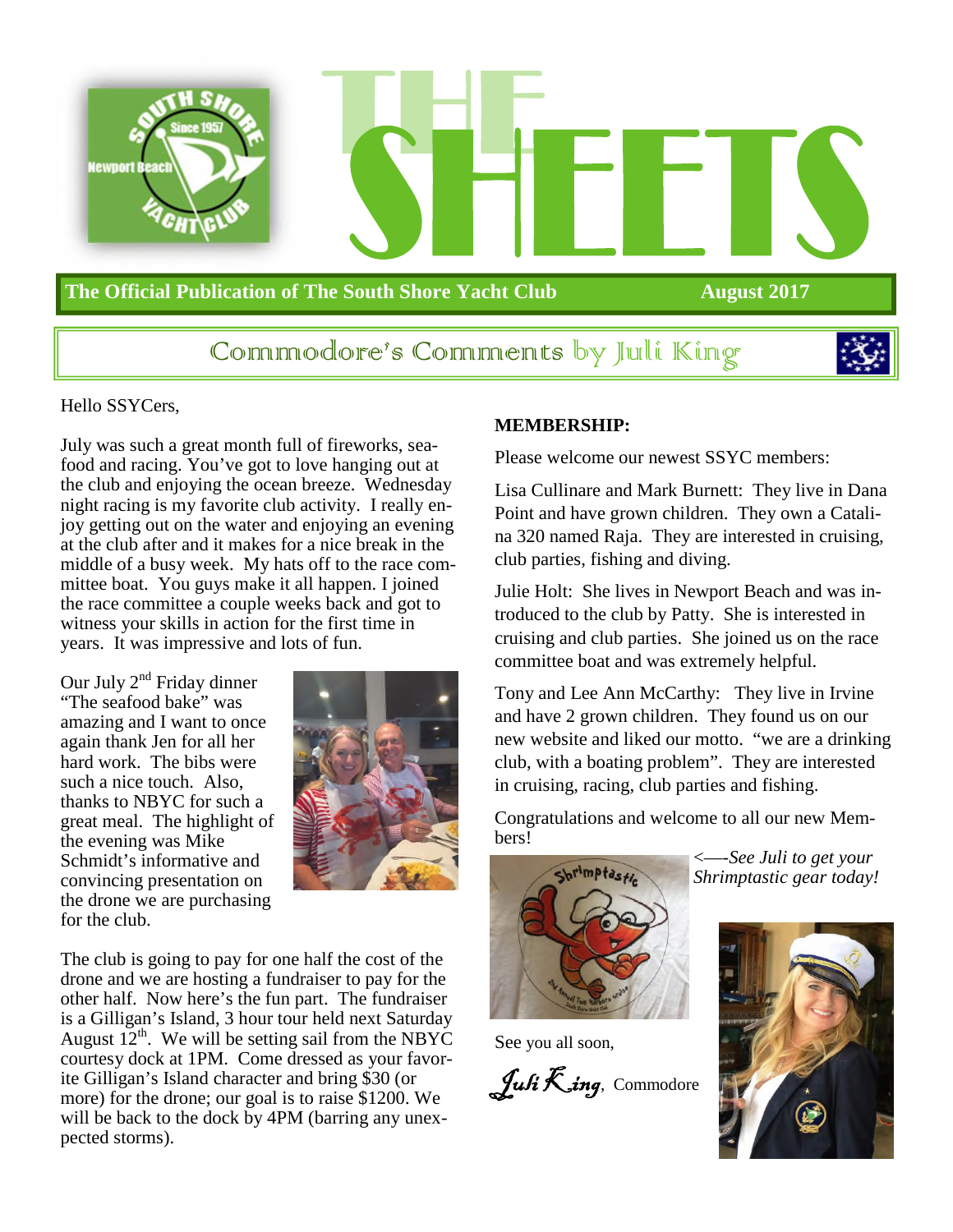#### The Sheets 22 Second Second Second Second Second Second Second Second Second Second Second Second Second Second Second Second Second Second Second Second Second Second Second Second Second Second Second Second Second Secon

### Social by Jennifer Johns

Buckets, bibs, and bake was what our July monthly dinner was all about. For those of you who were traveling and on vacation, you missed out on a feast. The kitchen outdid themselves with pans full of crab legs roasted corn and boiling potatoes accompanied by mac & cheese hush puppies and salad. A few lobsters made it into the room and one even landing on Chris Haro's shoulder. We got to hear about the boating adventures

from Fourth of July and welcomed our new members Brad and Linda Brigante who received their burgee. Mike Schmit showed a beautiful video of a drone capturing images of a whale swimming right next to a sailboat and spoke about the upcoming Gilligan's Island fundraiser. The night ended on a high note with the raffle and ice cream with Berry served as dessert.











### **What Next on the Calendar**

Our next dinner is a Greek Inspired White Party, togas if you so choose, but not mandatory. I will be in white. Hope to see you all there August 11, 2017!



*Jen Johns*, Social Director





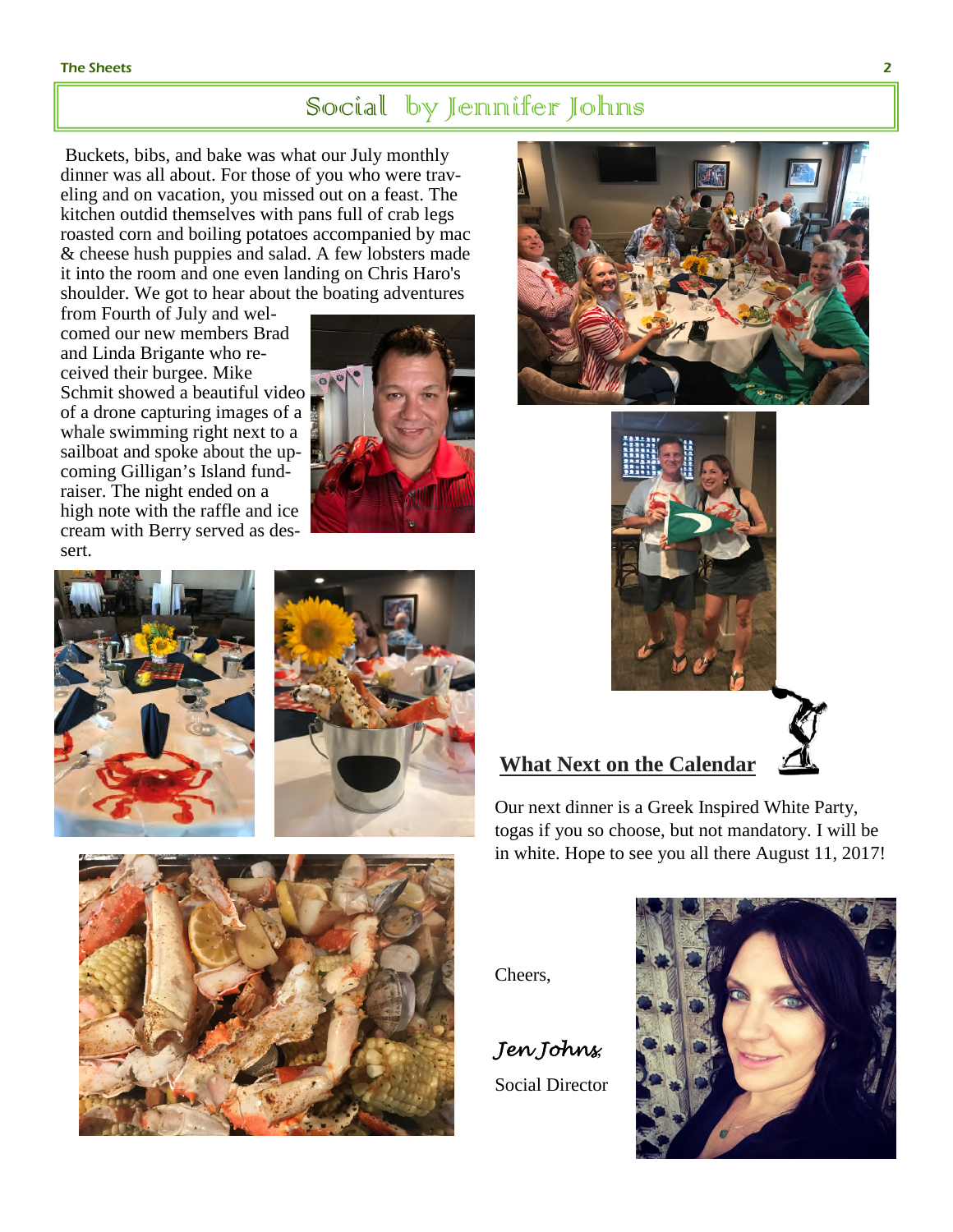### Cruising by Brian King

#### Ahoy, Mateys!

I am excited to serve as your new Cruise Director. SSYC has had a long standing tradition of fun, friendly and adventurous cruising events and with your help I plan to keep it going. So here's to fenders bumpin', music blastin' and dreams lasting.

Our July "Duffy Daze" was a great success, with many new and long standing members in attendance. After launching from NBYC's curtesy dock, it seems like we canvassed every cubic meter of waterway in Newport Harbor. We enjoyed a delightful brunch at BCYC, then we crashed a deck party at ALYC, after being thoroughly lectured on the art and science of Duffy docking by the friendly Dock Master. Finally, we ventured over to The Elks to wind down in their relaxing club atmosphere, before we reluctantly motored back home on the last few watts.

Big shout out to Walter Carter, for completing his good deed for the day: After dropping off most of our crew and in-route to return the vessels, Walter noticed a disabled Duffy, we quickly realized they were severely prop-wrapped on a mooring line. No problem, IF, you have Walter onboard. He strips down to his trunks, dives headlong into the murky evening water and quickly assesses the situation. After resurfacing a half dozen times for a short breath, the Duffy was free, he was exhausted and



full of salt water, and July 2016 "Duffy Daze" was officially in the history books.

As for August; hold your breath……..We are hosting our first ever SSYC SUMMER SHRIMP-TASTIC AT TWO HARBORS, an event that you don't want to miss and is virtually guaranteed to be epic! The Cruise is August  $19^{th}$ - $21^{st}$ . Cinderella (Commodore King) and I will be hosting a Friday Evening Cocktail Hour on our vessel Cest La Vie (saylavee). Then we will host a shrimp boil on the beach Saturday evening. We will partake in exploration, dining, hiking, swimming and many other activities together, so please join us. If your boat is in the shop, or still in the shipyard, let me know if you still want to come and we will make arrangements. No SSYC'er left behind for this Cruise!



Thank you and see you all soon,

*Brian King*,*,* 

Cruise Director 317-201-0108

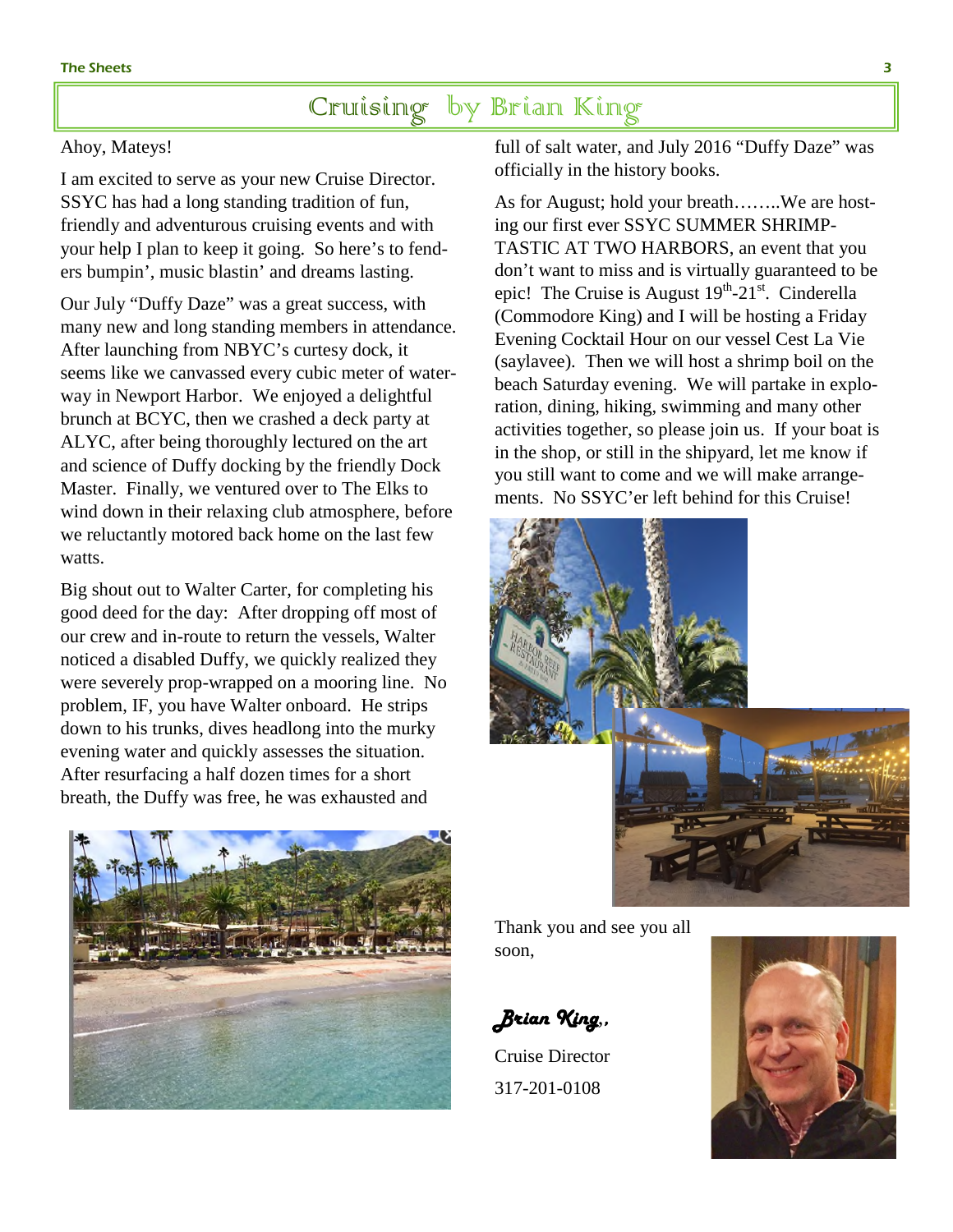### Racing by John Marshall

### **SUMMER HIBACHI SERIES JULY RESULTS**

We're two-thirds of the way through the Summer Racing Season at South Shore Yacht Club! July results are in and each boat gets the one "throw-out" for the race that was missed, a lousy start, rounding the wrong mark or a myriad of bad decisions that can occur on the water.

In the PHRF Class A, the SSYC Staff Commodore Scott Karlin and the crew of "Valhalla II" secured first place for July with a first-place finish over SSYC's Alan McNeeney and the combined SSYC/ Newport Sea Base Crew of "Sea Scout". They tied with 4 points each, but the last race was the tiebreaker.

In the PHRF Class B, one boat simply ran away from the pack! SSYC Skipper Mike Nelson and the crew of "Dilly Dally" went tape-to-tape in all four races. Once you threw out the one race (another  $1<sup>st</sup>$ place), you end up with 3 points. And you can't get any lower than that point total. Simply unbeatable! The only thing that can slow this boat down is a double-barreled Stream Machine!



### **Sunday Sailing Series Starts August 13th**

This 3-race series will be run on August  $13<sup>th</sup>$ , September  $17<sup>th</sup>$  and October  $8<sup>th</sup>$ . This series is similar to the popular Sunkist Series, but we choose to run the races when the weather is still warm!

We start and finish each race in the main channel between the "N" racing spar and the Coral Street dock. The point of this course is to extend the racers out to the Balboa Pier and Newport Pier. This gives the boats a chance to fly their spinnakers (wind velocity and direction permitting).

This is also a popular Race Committee opportunity as the forward desk is typically covered with SSYC members working on their sunbathing! It's also a nice boat ride as we have to set and retrieve a couple of tetrahedrons out in the ocean. Something for everyone!

### **THE BORDER RUN 2018**

Believe it! We're already taking entries for the  $10<sup>th</sup>$ anniversary of South Shore Yacht Club's signature Offshore Racing Event in 2018 – The Border Run! In fact, we already have 49 boats signed up for the 72nm San Diego Course and 43 boats entered in the 14nm Dana Point Course! That's a total of 92 boats already entered for The Border Run 2018.

South Shore Yacht Club is the Organizing Authority for The Border Run and we're celebrating 10 years of The Border Run with lots of new ideas that are

very appealing to racers. You can visit The Border Run web site at www.theborderrun.org to keep abreast of all the excitement building for the  $10<sup>th</sup>$  anniversary of The Border Run. We'll see you all on the water!

 *John*

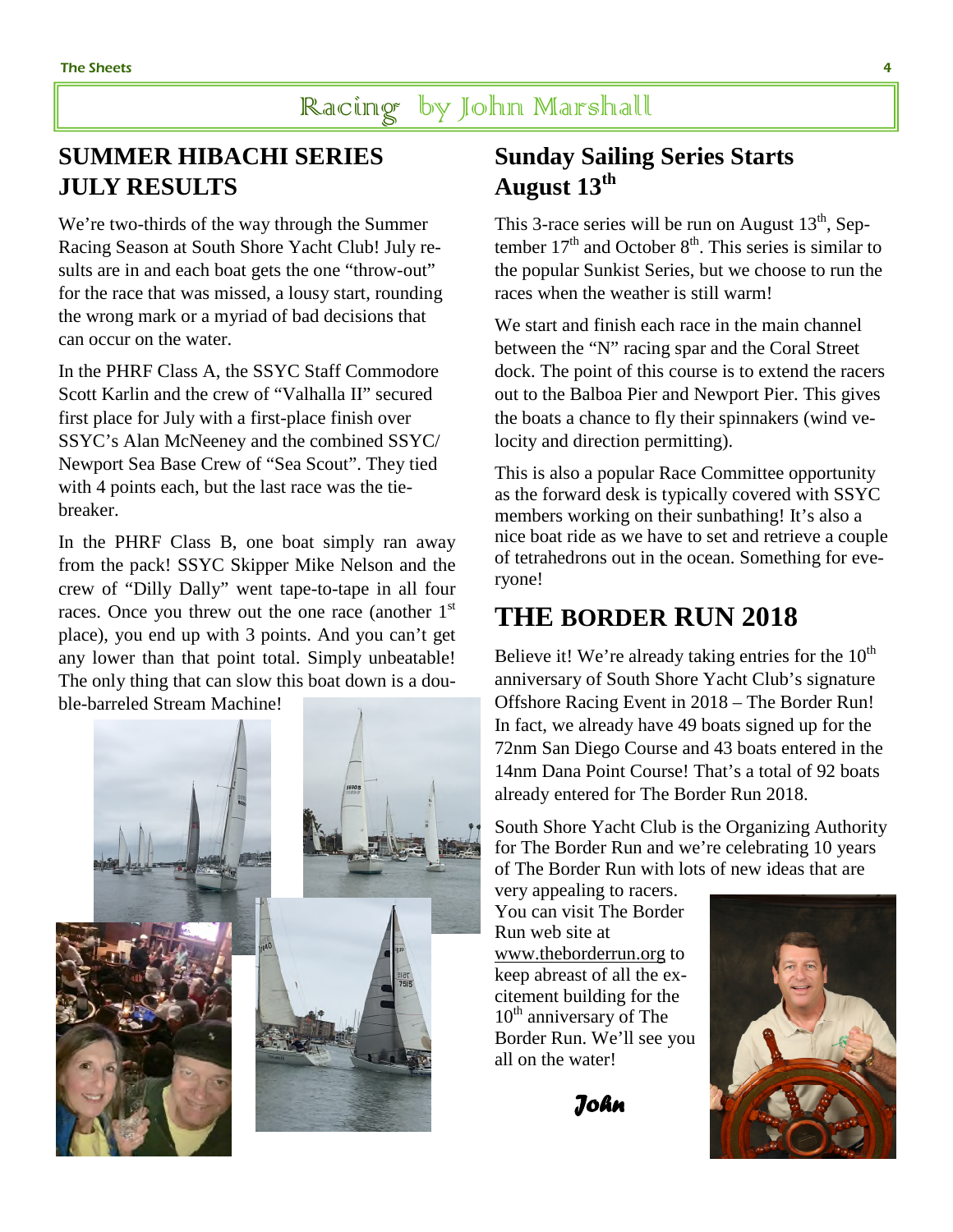The Sheets

| January 2017<br>$\blacktriangleright$ |     |            |                |     |     |                       | Þ             |                | <b>February 2017</b>           |            |                |                                |                         |
|---------------------------------------|-----|------------|----------------|-----|-----|-----------------------|---------------|----------------|--------------------------------|------------|----------------|--------------------------------|-------------------------|
| <b>Sun</b>                            | Mon | <b>Tue</b> | <b>Wed</b>     | Thu | Fri | <b>Sat</b>            | <b>Sun</b>    | Mon            | <b>Tue</b>                     | <b>Wed</b> | Thu            | Fri                            | <b>Sat</b>              |
|                                       | 2   | 3          | $\overline{4}$ | 5   | 6   |                       |               |                |                                |            | $\overline{2}$ | 3                              | <b>YRUSC</b><br>Seminar |
| 8                                     | 9   | 10         | 11             | 12  | 13  | J. White<br>Race      | Super<br>Bowl | $\overline{6}$ | <b>Board</b><br><b>Meeting</b> | -8         | 9              | 2nd Friday 11<br><b>Dinner</b> |                         |
| 15                                    | 16  | 17         | 18             | 19  | 20  | Comm's<br><b>Ball</b> | 12            | 13             | 14                             | 15         | 16             | 17                             | 18                      |
| 22                                    | 23  | 24         | 25             | 26  | 27  | J. White<br>Race      | 19            | 20             | 21                             | 22         | 23             | 24                             | J. White<br>Race        |
| 29                                    | 30  | 31         |                |     |     |                       | 26            | 27             | <b>Fat Tues-</b><br>day        |            |                |                                |                         |

## **March 2017**

| <b>Sun</b>          |    | Mon Tue Wed Thu                |    |    | Fri                  | Sat |           |
|---------------------|----|--------------------------------|----|----|----------------------|-----|-----------|
|                     |    |                                | 1  | 2  | 3                    | 4   |           |
| 5                   | 6  | <b>Board</b><br><b>Meeting</b> | 8  | 9  | 2nd Friday 11        |     |           |
| 12                  | 13 | 14                             | 15 | 16 | <b>Avalon Cruise</b> | 18  | $\bullet$ |
| Avalon<br>Cruise    | 20 | <b>21</b>                      | 22 | 23 | -24                  | 25  |           |
| <b>Duffy</b><br>Day | 27 | 28                             | 29 | 30 | 31                   |     |           |

# April 2017

| <b>Sun</b>   | Mon | <b>Tue</b>                     | <b>Wed</b> | Thu | Fri           | <b>Sat</b>                       |
|--------------|-----|--------------------------------|------------|-----|---------------|----------------------------------|
|              |     |                                |            |     |               | <b>Border</b><br><b>Run Race</b> |
| 2            | 3   | <b>Board</b><br><b>Meeting</b> | 5          | 6   | 7             | 8                                |
| ۰9           | 10  | 11                             | 12         | 13  | <b>Dinner</b> | 2nd Friday Ensenada<br>TuneUp    |
| 16<br>Easter | 17  | 18                             | 19         | 20  | 21            | Day<br>Cruíse                    |
| 23           | 24  | 25                             | 26         | 27  | 28            | 29<br>N <sub>2E</sub>            |
| 30           |     |                                |            |     |               |                                  |

|                 |                                           | May 2017                       |             |     |                                    |                | Þ               | <b>June 2017</b> |                       |                        |     |                                      |              |
|-----------------|-------------------------------------------|--------------------------------|-------------|-----|------------------------------------|----------------|-----------------|------------------|-----------------------|------------------------|-----|--------------------------------------|--------------|
| <b>Sun</b>      | Mon                                       | <b>Tue</b>                     | <b>Wed</b>  | Thu | Fri                                | <b>Sat</b>     | <b>Sun</b>      |                  | <b>Mon Tue</b>        | <b>Wed</b>             | Thu | Fri                                  | <b>Sat</b>   |
|                 |                                           | <b>Board</b><br><b>Meeting</b> | $\mathsf B$ | 4   | 5                                  | 6              |                 |                  |                       |                        |     | $\overline{2}$                       | 3            |
| 7               | 8                                         | 9                              | 10          | 11  | 12                                 | 13             | $\overline{4}$  | 5                | <b>Board</b><br>Meet- | Hibachi<br>Race        | 18  | 2nd Friday $\bf{0}$<br><b>Dinner</b> |              |
| Mother's<br>Day | 15                                        | 16                             | 17          | 18  | 19                                 | Opening<br>Day | 11              | 12               | 13                    | Hibachi<br>Race        | 15  | 16                                   | 17           |
| 21              | 22                                        | 23                             | 24          | 25  | 26<br><b>Channel Island Cruise</b> | 27             | Father's<br>Day | 19               | 20                    | <b>Hibachi</b><br>Race | 22  | 23                                   | Duffy<br>Day |
| 28              | Memorial<br>Day.<br><b>Channel Island</b> | 30                             | 31          |     |                                    |                | 25              | 26               | 27                    | Hibachi<br>Race        | 29  | 30                                   |              |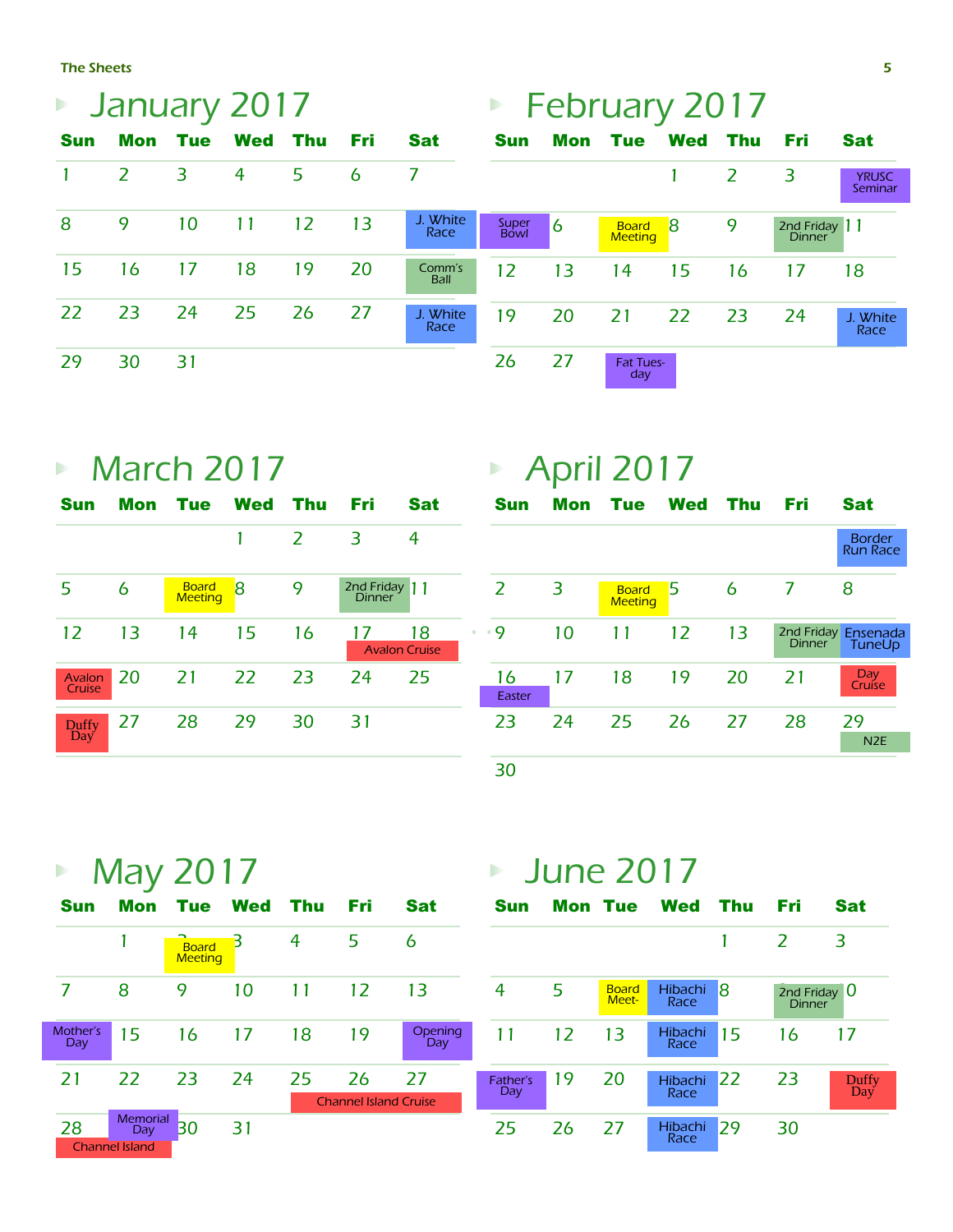The Sheets

| <b>July 2017</b> |                          |                                |                 |    |               |                              |  |
|------------------|--------------------------|--------------------------------|-----------------|----|---------------|------------------------------|--|
| Sun              | Mon                      | Tue                            | Wed Thu         |    | Fri           | Sat                          |  |
|                  |                          |                                |                 |    |               | 1                            |  |
| $\mathcal{L}$    | <b>Dana Point Cruise</b> | 4                              | Hibachi<br>Race | 6  | 7             | 8                            |  |
| 9                | 10                       | <b>Board</b><br><b>Meeting</b> | Hibachi<br>Race | 13 | <b>Dinner</b> | 2nd Friday Crew of 2<br>Race |  |
| 16               | 17                       | 18                             | Hibachi<br>Race | 20 | 21            | 22                           |  |
| 23               | 24                       | 25                             | Hibachi<br>Race | 27 | 28            | 29                           |  |
| 30               | 31                       |                                |                 |    |               |                              |  |

# ■ September 2017

| Sun                             | Mon                   | <b>Tue</b>                     | Wed | Thu | Fri | Sat                 |
|---------------------------------|-----------------------|--------------------------------|-----|-----|-----|---------------------|
|                                 |                       |                                |     |     |     | $\mathcal{L}$       |
| 3                               | 4<br><b>Labor Day</b> | <b>Board</b><br><b>Meeting</b> | 6   | 7   | 8   | 9                   |
| 10                              | 11                    | 12                             | 13  | 14  | 15  | Beach/Pig<br>Party  |
| Sunday<br>Race<br><b>Series</b> | 18                    | 19                             | 20  | 21  | 22  | 23                  |
| 24                              | 25                    | 26                             | 27  | 28  | 29  | <b>Duffy</b><br>Day |

#### Sun Mon Tue Wed Thu Fri Sat 1 2 3 4 5 6 7 8 Hibachi 10 <sup>2nd Friday</sup> 12 unday 14 15 Hibachi 17 18 19 20 21 22 Hibachi 24 25 26 **Board Meeting** Hibachi **Race** Hibachi **Race** Hibachi **Race** Hibachi **Race Sunday** Race Series Two Harbors Two Harbors

August 2017

 $\begin{array}{c} \hline \end{array}$ 

27 28 29 Hibachi 31

#### October 2017 Þ Sun Mon Tue Wed Thu Fri Sat 1 2 **Board** 5 6 7 Sunday Sunday  $\frac{9}{\text{Race}}$  10 11 12  $\frac{2 \text{nd Friday}}{\text{Dinner}}$  14 Race Series 15 16 17 18 19 20 21 Jazz Fest Jazz Fest Avalon Halloween 22 23 24 25 26 27 Halld **Party** Jazz Fest 29 30 31

Race

 November 2017  $\begin{array}{c} \hline \end{array}$ 

| Sun | <b>Mon</b> Tue |                                | Wed | Thu                | Fri                  | Sat |
|-----|----------------|--------------------------------|-----|--------------------|----------------------|-----|
|     |                |                                | 1   | 2                  | 3                    | 4   |
| 5   | 6              | <b>Board</b><br><b>Meeting</b> | 8   | 9                  | 2nd Friday<br>Dinner | 11  |
| 12  | 13             | 14                             | 15  | 16                 | 17                   | 18  |
| 19  | 20             | 21                             | 22  | 23<br>Thanksgiving | 24                   | 25  |
| 26  | 27             | 28                             | 29  | 30                 |                      |     |

# December 2017

| <b>Sun</b> | Mon       | Tue Wed                        |    | Thu | Fri | Sat                                  |
|------------|-----------|--------------------------------|----|-----|-----|--------------------------------------|
|            |           |                                |    |     |     | 2                                    |
| 3          | 4         | <b>Board</b><br><b>Meeting</b> | 6  | 7   | 8   | <b>Boat Deco-</b><br>rating<br>Party |
| 10         | 11        | 12                             | 13 | 14  | 15  | <b>Boat</b><br>Parade                |
| 17         | 18        | 19                             | 20 | 21  | 22  | 23                                   |
| 24         | Christmas | 26                             | 27 | 28  | 29  | 30                                   |
| 31         |           |                                |    |     |     |                                      |